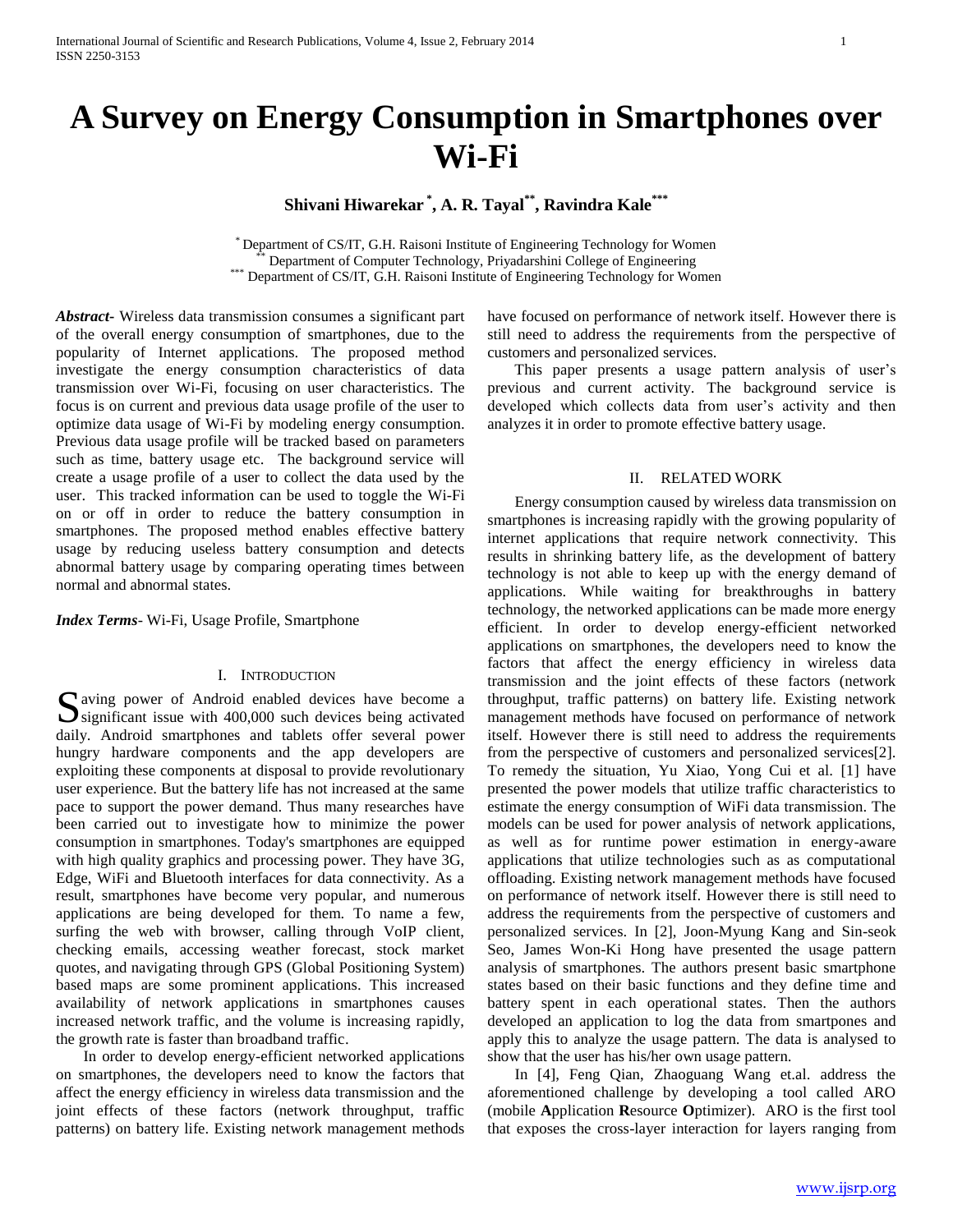higher layers such as user input and application behavior down to the lower protocol layers such as HTTP, transport, and very importantly radio resources. In particular, so far little focus has been placed on the interaction between applications and the radio access network (RAN) in the research community. Such crosslayer information encompassing device-specific and networkspecific information helps capture the tradeoffs across important dimensions such as energy efficiency, performance, and functionality, making such tradeoffs explicit rather than arbitrary as it is often the case today. It therefore helps reveal inefficient resource usage (*e.g.,* high resource overhead of periodic audience measurements for Pandora) due to a lack of transparency in the lower-layer protocol behavior, leading to suggestions for improvement.

 Researchers have studied the energy consumption in smartphones while running some network related applications (NRAs) but they have neither fully covered the wide pool of NRAs nor provided a methodology to measure the energy consumption in smartphones. In [4], Abdulhakim Abogharaf, Rajesh Palit, Kshirasagar Naik, Ajit Singh identified the most popular NRAs and configurable parameters which can impact the energy consumption while running these NRAs. They further propose a methodology to measure the energy consumption in smartphones while conducting a feasible set of experiments. They present a measurement bench for measuring the energy consumption in smartphones. They conducted selected experiments on latest smartphones to support the methodology. The methodology evaluates the impact of configurable parameters and NRAs on energy consumption and provide a base to compare the energy consumption across smartphones. In [5], authors present a detailed study of energy consumption of smartphones focusing on different communication interfaces (Bluetooth, 3G, Wi-Fi) in different scenarios such as standby, scanning, transferring.

## III. OBJECTIVE

 One of the main constraints of the mobile phones is the battery power. Because of their multi-purpose usage and multitasking characteristics, the battery life of smartphones is shorter than normal mobile phones these smart devices and mobile networks. However, research on mobile network management has focused on the performance of the network itself. Few research has focused on applying the usage patterns of smartphone users to power management. In proposed methodology, analysis of smartphone usage patterns will be presented. The real usage log data from real smartphone users will be recorded. This usage pattern information will be used for toggling the Wi-Fi connection.

 The data collection module will be developed in Android. This module will collect the information about user's personalized activity. This module monitors the previously defined data and records it to a log file. The following data will be collected by this module

- 1) Number of bytes transmitted
- 2) Number of bytes received
- 3) Total Usage
- 4) Date and Time



 The smartphone users have their own usage pattern and the amount of time they spend and amount of battery power they use in different states varies. If we make the analytic model of usage pattern we can use it to optimize the energy efficiency of smartphones over Wi-Fi and that we can use to design smartphones that consumes less power.

#### IV. CONCLUSION

 A mobile device's short battery lifetime can cause much inconvenience to the user's and can reduce the device usefulness. Thus mechanisms to provide long and stable battery life are required. One of the methods to guarantee long battery life is to minimize consumption by reducing unnecessary battery usage. In this paper we presented a survey of energy consumption caused by Wi-Fi data transmission. Further we aim to optimize the energy consumption by doing usage pattern analysis by creating usage profile of a user which will toggle the Wi-Fi connection of the smartphone to reduce the unnecessary battery power consumption. This analysis can help to optimize the energy and design the smartphones which consumes less power.

#### **REFERENCES**

- [1] Yu Xiao, Yong Cui, Petri Savolainen, Matti Siekkinen, An Wang, Liu Yang, Antti Yl¨a-J¨a¨aski and Sasu Tarkoma, "Modelling Energy Consumption of Data Transmission over Wi-Fi" 2013 IEEE Transactions on Mobile Computing
- [2] Joon-Myung Kang and Sin-seok Seo, James Won-Ki Hong, "Usage Pattern Analysis of Smartphones" Network Operations and Management Symposium (APNOMS), 2011 13th Asia-Pacific, 2011 IEEE
- [3] Feng Qian, Zhaoguang Wang et. Al, "Profiling Resource Usage for Mobile Applications: A Cross-layer Approach" ACM 2011
- [4] Abdulhakim Abogharaf, Rajesh Palit, Kshirasagar Naik, Ajit Singh, "A Methodology for Energy Performance Testing of Smartphone Applications" 2012 IEEE
- [5] David Perez Abreu and Maria E. Villapol , "Measuring the Energy Consumption of Communication Interfaces on Smartphones", IEEE 2012 Conference Publications